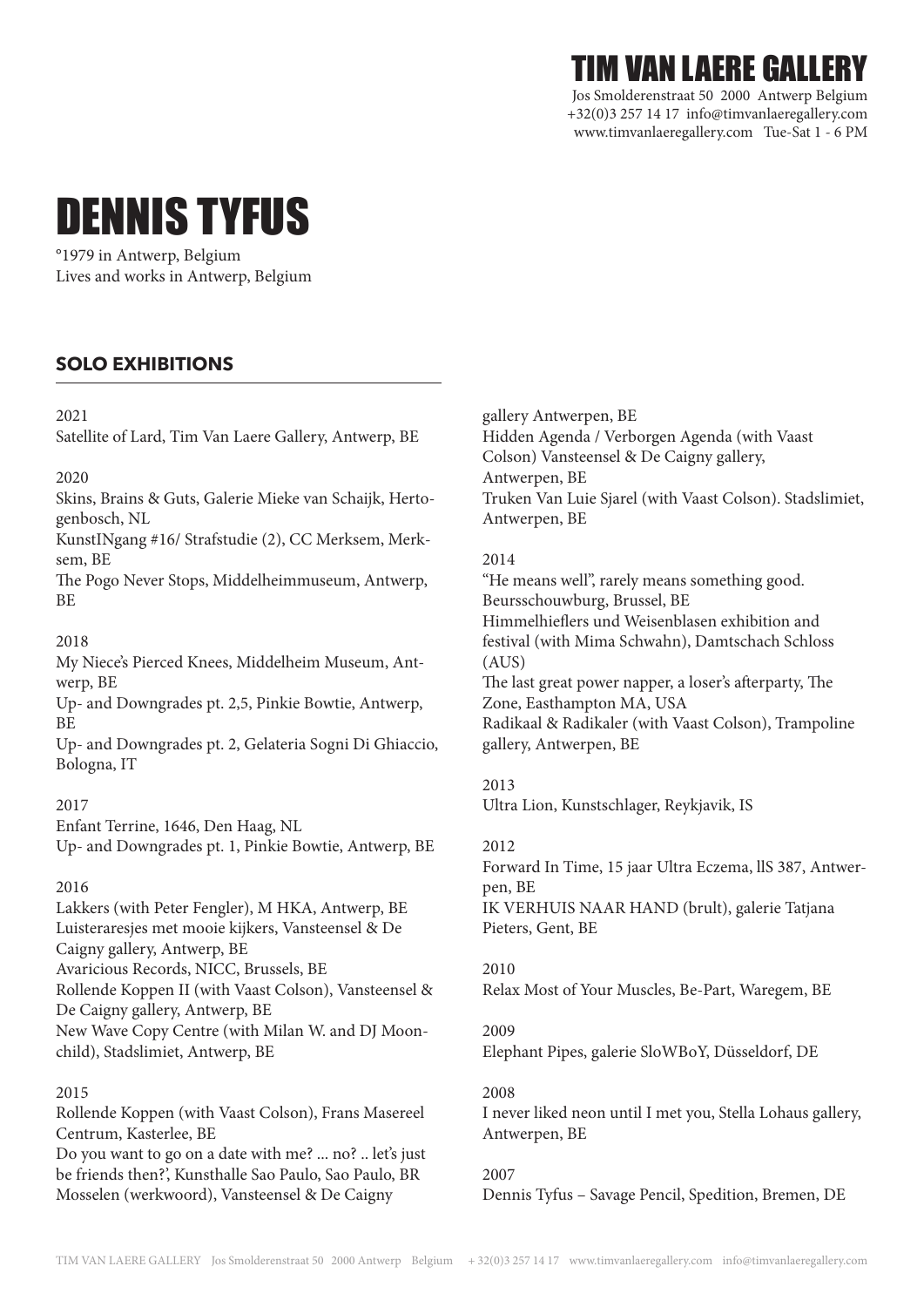#### 2006

Break down the walls (with Vaast Colson), Stella Lohaus gallery & Maes & Matthys gallery, Antwerpen, BE

#### 2004

Finally lost, galleria Zonca & Zonca, Milano, IT Dennis Tyfus hat zwei Beine, galerie Zink und Gegner, München, DE

#### 2004

Niet relevant in het kader van de hedendaagse kunst in Vlaanderen, Stella Lohaus gallery, Antwerpen, BE

#### 2003

Project Dennis Tyfus, lokaal 01, Antwerpen, BE

#### 2002

Maniere? Maniere liggen iere, Stella Lohaus gallery, Antwerpen, BE

## **GROUP EXHIBITIONS**

#### 2021

Affiniteiten#3, Charline Tyberghein •• Dennis Tyfus // Elly Strik & Koen Theys, LLS Paleis, Antwerpen, BE

2020 De Nacht, de Warande, Turnhout, BE

#### 2019

Stencils 2, La Galerie Imaginaire, Quito, EC Off Balance, Plus-One Gallery, Antwerpen, BE Looking at the world through rose colored glasses, Plus-One Gallery, Antwerpen, BE

#### 2018

Oh Les Beaux Jours, Biennale Louvain La Neuf, BE Experience Traps, Middelheim Museum, Antwerpen, BE 50 Jaar Ercola, M HKA, Antwerpen, BE

#### 2017

The first Annual Report, Pinkie Bowtie, Antwerpen, BE Living In Dreams, De Bond, Brugge, BE

#### 2016

The Vinyl Frontier, Fort napoleon, Oostende, BE 11 Kunstenaars tegen de muur, Antwerpen, BE Furniture. Sculpture, Art Center Hugo Voeten, Herentals, BE Ultra Eczema's Residential Area, lodgers (AIR Antwerpen & M HKA), Antwerpen, BE De kunstenaars van de galerie, Vansteensel & De Caigny gallery, Antwerpen, BE

#### 2015

ETCETERA III, S.M.A.K. Gent, BE

Pom' po pon po pon pon pom pon. Een dwarse formatie van sculpturen, Middelheim Museum, Antwerpen, BE Cafe Costume: The linings - Unexpected Insides, Bozar, Brussel, BE

#### 2014

Treshold, Cultuur Centrum Mechelen, BE Toons like us, Well Well Well Artspace, Wien, AU Treshold, Cultuur Centrum Mechelen, BE Getränke 2,Gumberland-Stub'n, Wien, AU AIR Traces: Austruweel, AIR Antwerpen, Antwerpen, BE

#### 2013

Nightshop, with Sigtryggur Berg Sigmarsson, Knokke, **BE** 

The gunshot, Marion De Cannière, Antwerpen, BE Draftsmen's Fest #3, I'M HoT!, Dennis Tyfus vs Canedi